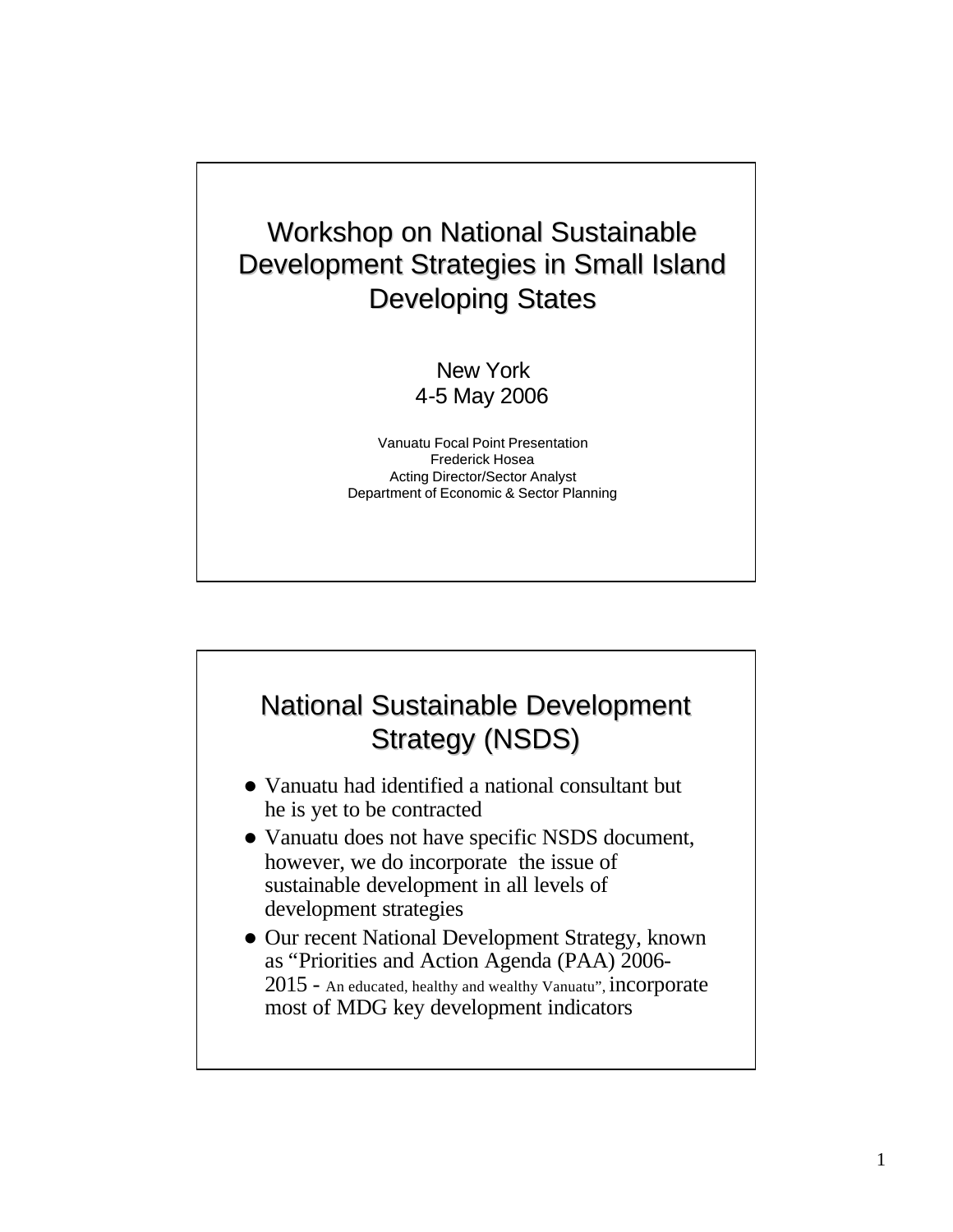## Priorities and Action Agenda (PAA) 2006-2015

- The elements of PAA:
	- Development Overview
	- Development Constraints/needs and challenges
	- Strategic Priorities
	- Sector Strategies
	- Policy Development and Implementation

## Development Constraints/needs and challenges

- Widely scattered island
- Vulnerability to natural disasters
- Small domestic market with little potential for economies of scale
- Increasingly competitive international markets for tourism and investment
- High cost domestic business environment
- Public sector characterized by low productivity and lack of customer service focus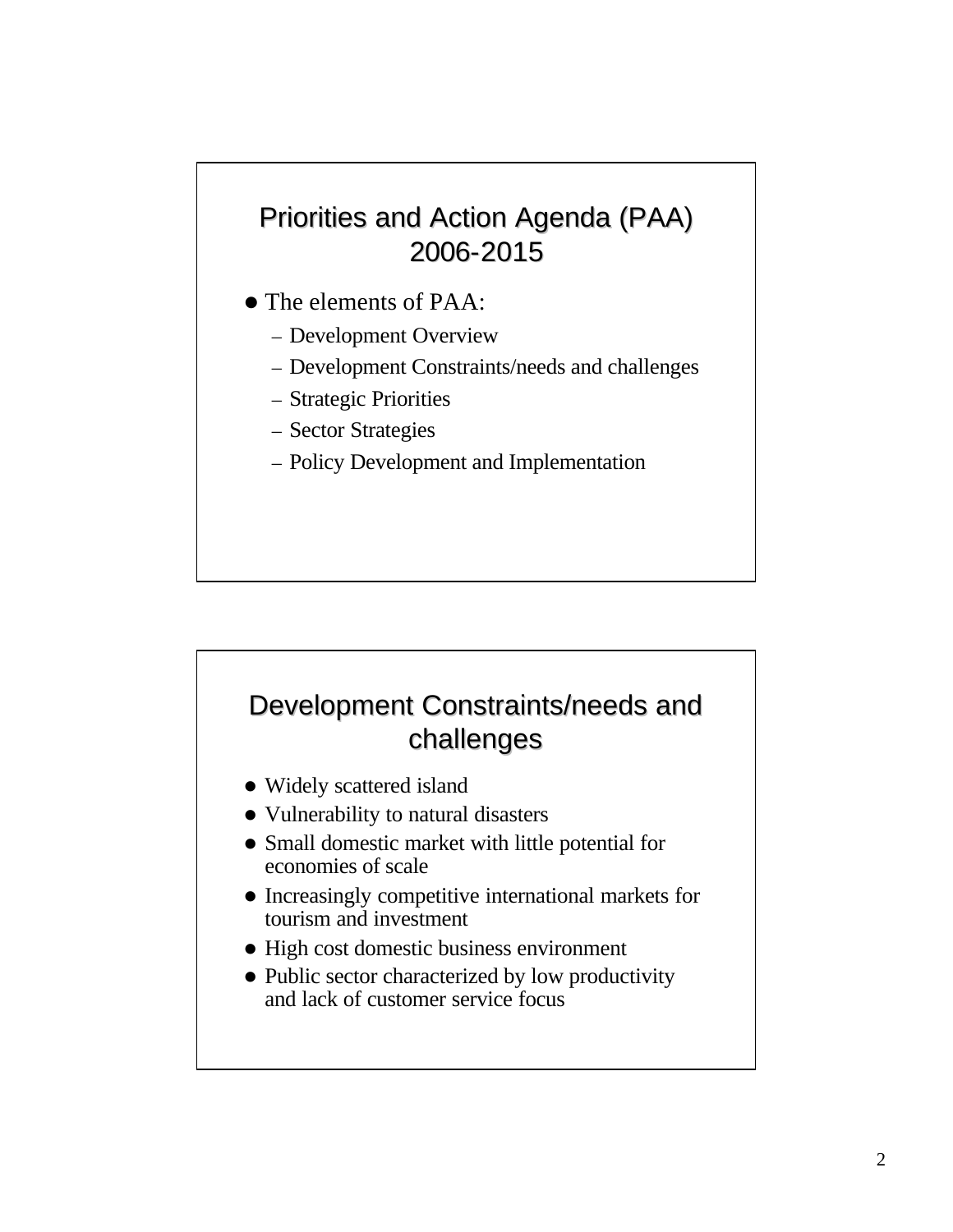## Development Constraints/needs and challenges (cont.)

- Underdeveloped financial system especially in the rural areas
- Labour force lacking technical and managerial education and job skills needed to support economic development
- Land and capital market development constrained by social values and traditions

## Strategic Priorities

- 1. Private Sector Development and Employment **Creation**
- 2. Macroeconomic Stability and Equitable Growth
- 3. Good Governance and Public Sector Reform
- 4. Primary Sector Development (natural resources and the environment)
- 5. Provision of Better Basic Services; especially in rural areas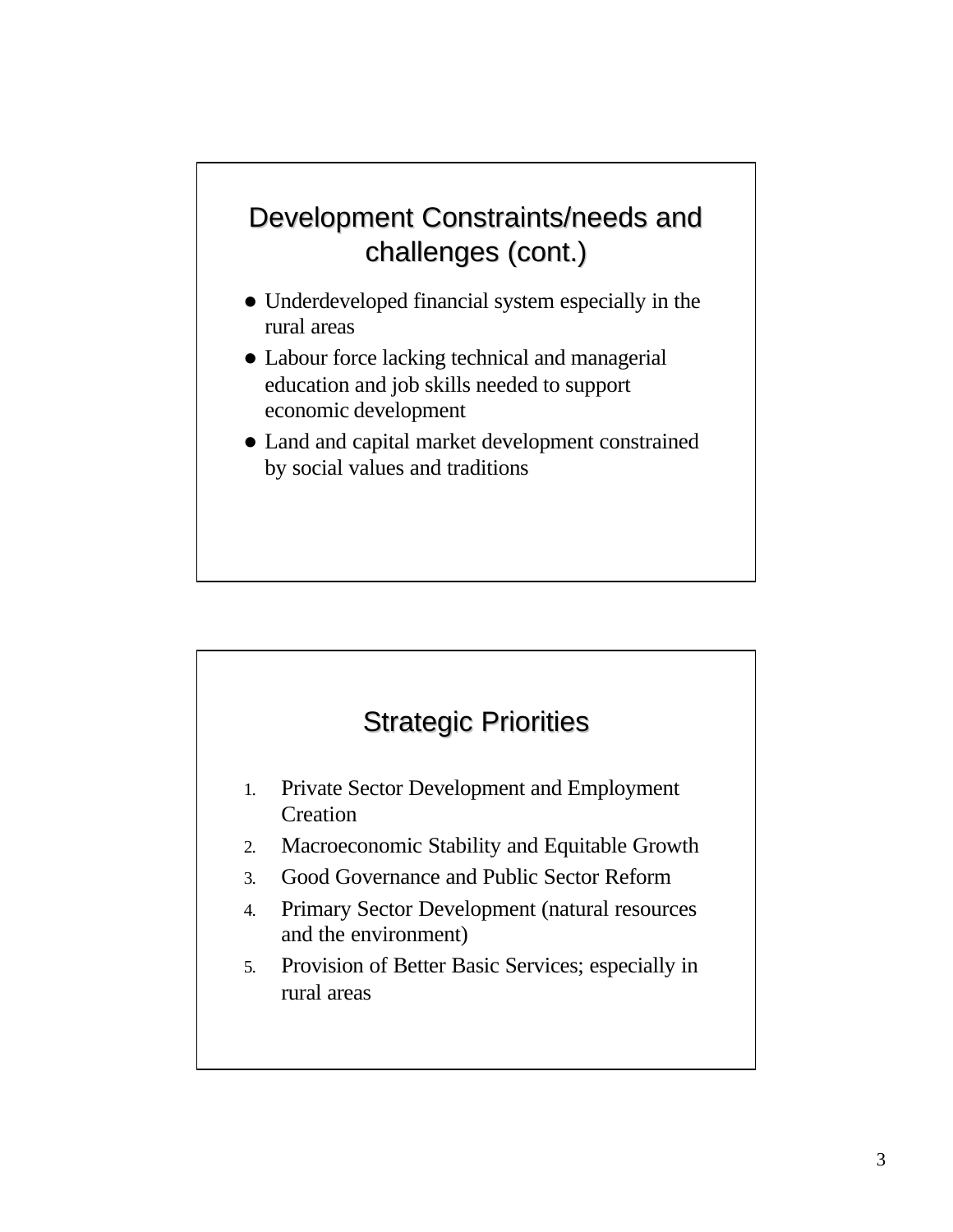## Strategic Priorities (cont.)

6. Education and Human Resource Development

7. Economic Infrastructure and Support Services

#### Sector Strategies (Primary Sector Development – natural resources and environment, an eg.)

- **Primary Production:** 
	- Sustainably raise incomes from agriculture, fishing and forestry resources for domestic and export markets
	- Improve and strengthen regulatory and sustainable management arrangements for the sector
	- Involve all stakeholders in the development of sector strategies and their implementation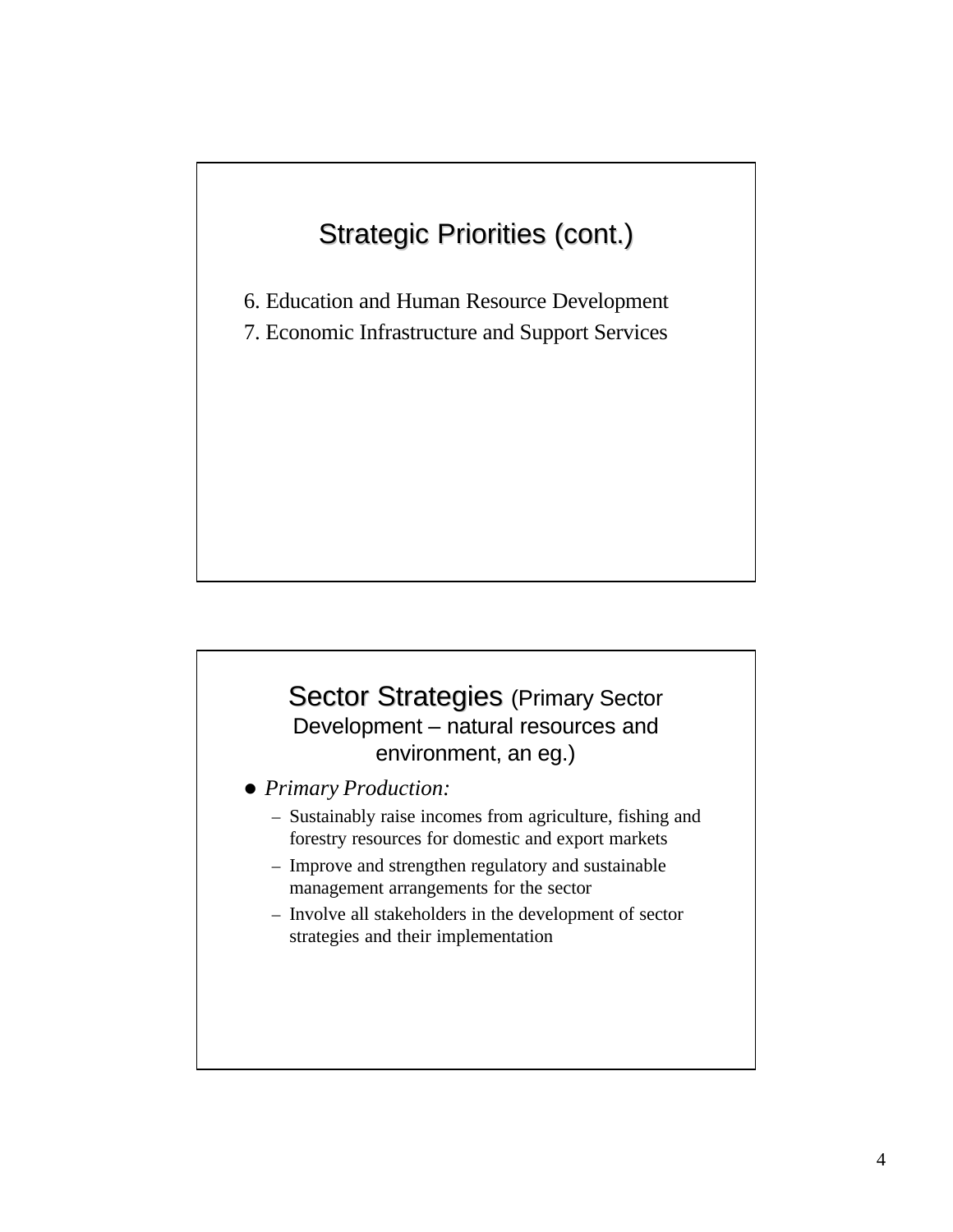#### Sector Strategies (Primary Sector Development – natural resources and environment, an eg. Cont.)

- l *Environmental and Disaster Management:*
	- Promote sound and sustainable environmental management practices
	- Ensure sustainable management and conservation of Vanuatu's biodiversity
	- Integrate Hazard and Risk Management concerns into policies in order to reduce environmental risk
	- Promote traditional and cultural diaster management know-how and self-help within the community

# Vanuatu's Achievements

- l *Legal framework – treaties that have been ratified to combat the issues of sustainable development:*
	- United Nations Convention on Biodiversity
	- United Nations on climate change
	- Montreal Protocol on Substances that Deplete the Ozone layer
	- Vienna Convention for protecting of the Ozone Layer
	- Convention on the Prohibition of fishing with Long Drift Nets in the South Pacific
	- United Nations Convention on Law of the Sea
	- Treaty on the non-proliferation on Nuclear Weapons
	- Niue Treaty on Cooperation in Fishing Surveillance  $\&$ Law Enforcement in the SP Region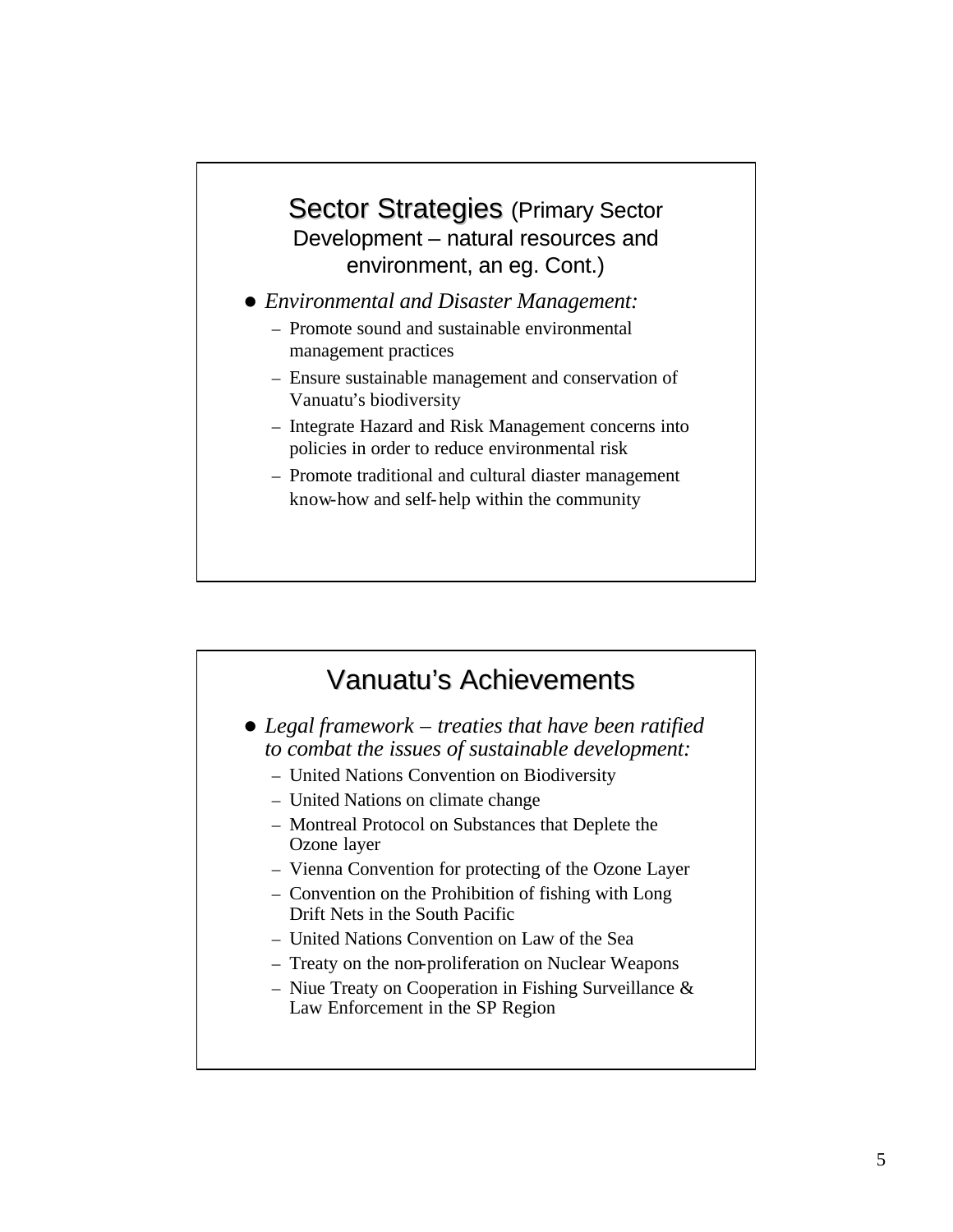## Vanuatu's Achievements (cont.)

**•** Legal framework – *treaties that have been ratified to combat the issues of sustainable development:*

- Protocol of 1978 Relating to the International Convention for the Prevention of pollution from ships
- Convention on International Trade in Endangered Species of wild Fauna and Flora
- International Convention on the Establishment of an International Fund for Compensation for Oil Pollution Damage
- International Convention on Civil Liability for Oil Pollution Damage
- International Convention for the Prevention of Pollution of the Sea by Oil
- Plant Protection Agreement for the South East Asia and the Pacific
- South Pacific Nuclear Free Zone Treaty

#### Vanuatu's Achievements

- l *Regional Programs – Environment (Natural Resources):*
	- The "state of the environment project" which gathered information about a range of natural and social indicators including water quality, climate, soils and air quality
	- Environment and Education Awareness Project that tried to improve the understanding of key environmental issues among teachers, church leaders, NGOs and the media
	- Environment Bibliography Program which has established links on environmental libraries in SPREP member countries
	- SPBCP worked with the people of Matantas and Sara on Santo to demonstrate sustainable forest conservation alternatives
	- VSFUP Project prepared the Code of Logging Practice and strengthened the capacity of the Forestry Department to ensure logging activities are sustainable
	- SPRIG Project, which documented variations within selected tree species, identified seed sources for different varieties and developed conservation plans for trees species of priority to the Forestry Department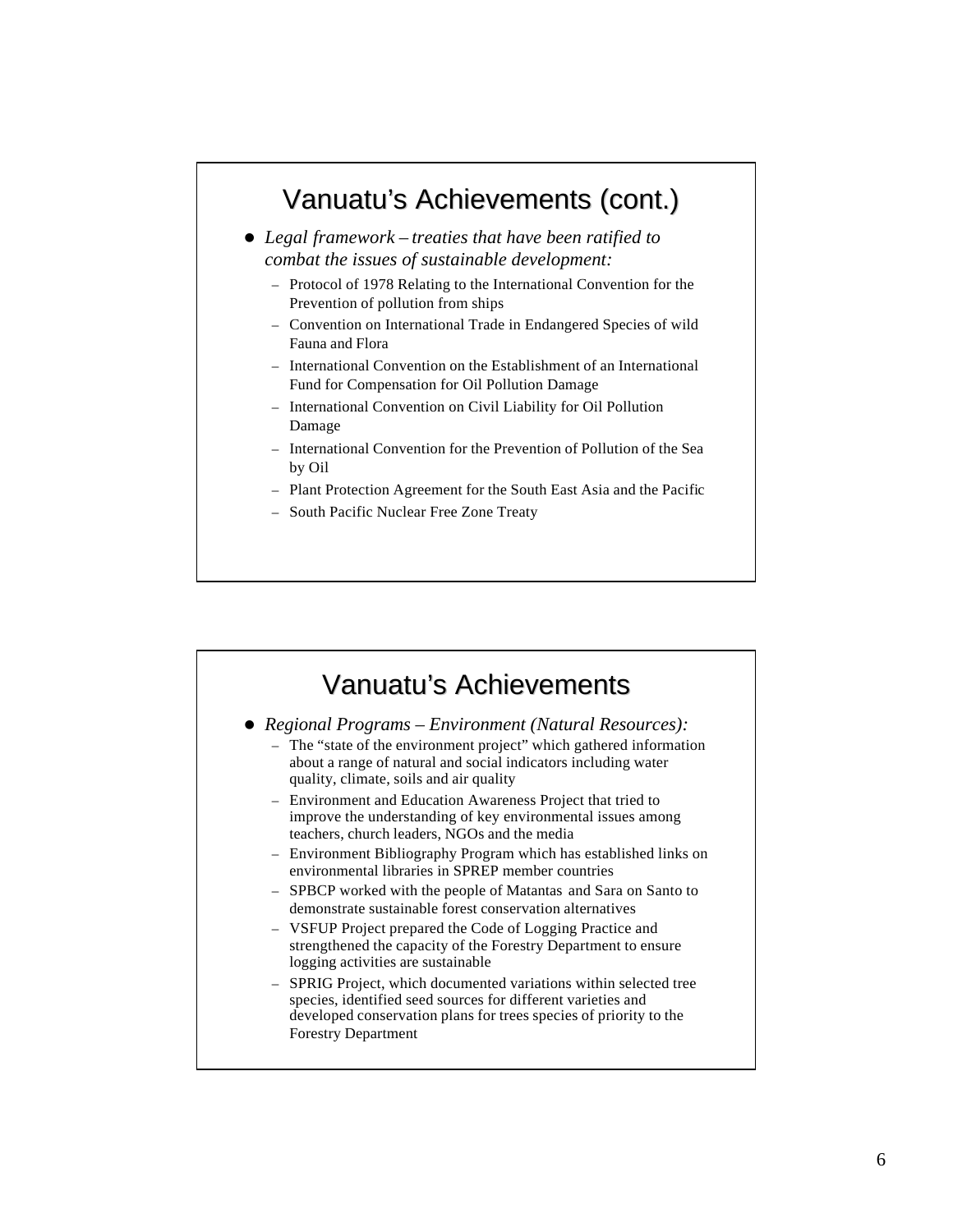## Vanuatu's Achievements (cont.)

- l *Regional Programs – Environment (Natural Resources):*
	- SPC/GRF Project that demonstrated sustainable agro-forestry in association with local management of forest resources
	- PRAP which trailed sustainable gardening systems
	- ACIAR Trochus Project, which replenishes stocks through captive rearing and realise in association with local management measures
	- National Biodiversity Strategy and Action Plan (NBSAP) raised knowledge of Vanuatu's biodiversity so that right approaches could be found to manage the country's biological resources
- **•** Private Sector and NGOs (UNELCO, Kava Store, FSP-Vanuatu, *Vanuatu Rural Training Centre Association, and etc.) programs that addressing natural resource management:*
	- Wild Yam Project is an on going program aimed at the cultivation and retention of all productive Dioscorea numularia for forest conservation and food security
	- Urban Waste Management Project, which raised awareness to manage waste in urban areas

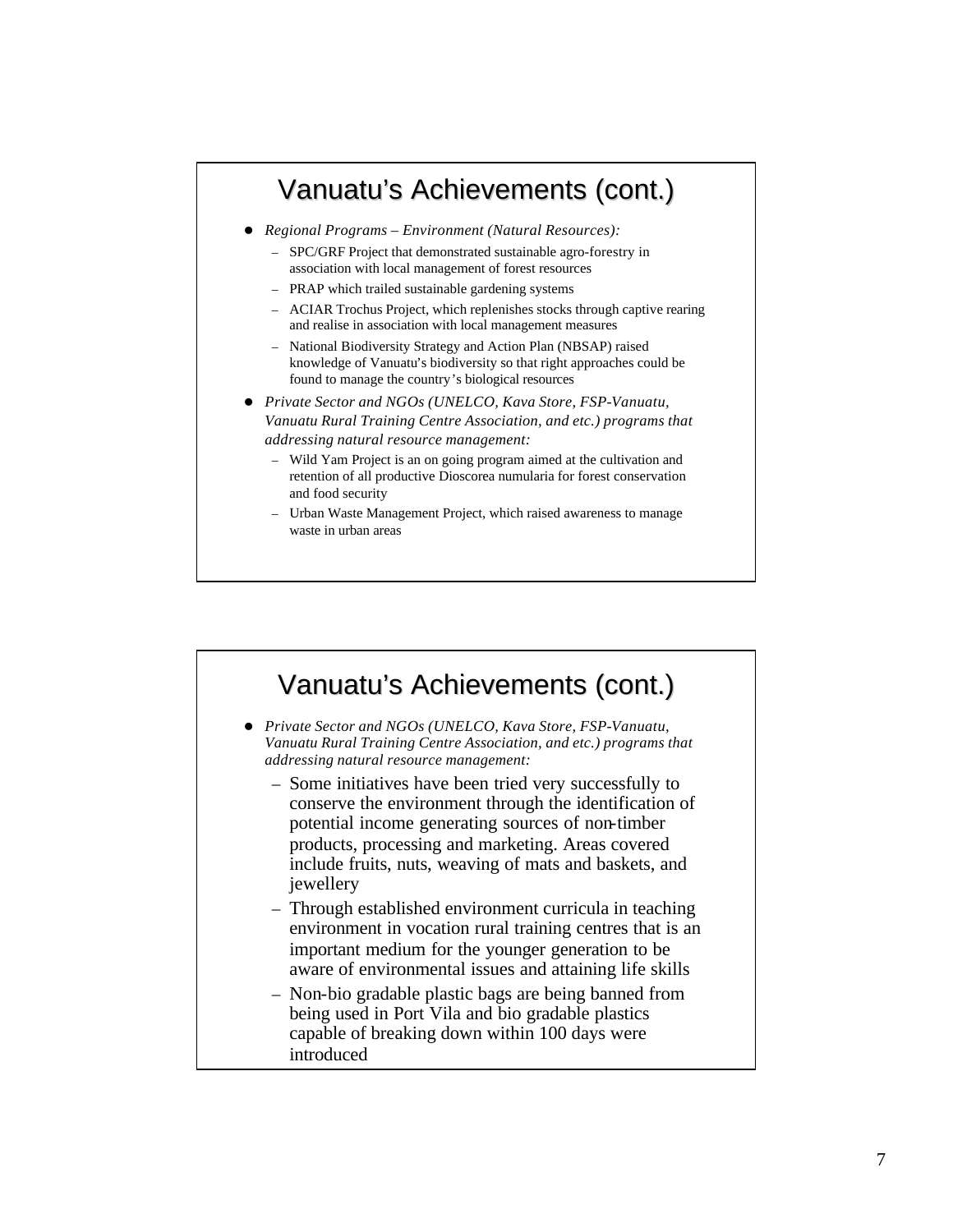## Vanuatu's Achievements (cont.)

- **•** Private Sector and NGOs (UNELCO, Kava Store, FSP-*Vanuatu, Vanuatu Rural Training Centre Association, and etc.) programs that addressing natural resource management:*
	- As an alternative sources of fuel, coconut oil is currently used on a small scale
	- Annual Clean up Campaigns in Port Vila encourages residents to be conscious of their environment
	- Researching into alternative renewable energy sources has been done with wind, geothermal, water, solar and vegetable oils. The following conclusions were made:
		- Wind has potential and could provide 20% energy in Port Vila
		- Water has potential but is very limited to only one or two islands for large energy sources (Santo & Malekula). Potential is there for small villages with small energy requirement. It still needs to be promoted
		- Solar is not reliable for large energy requirements, but is suitable for individual home needs